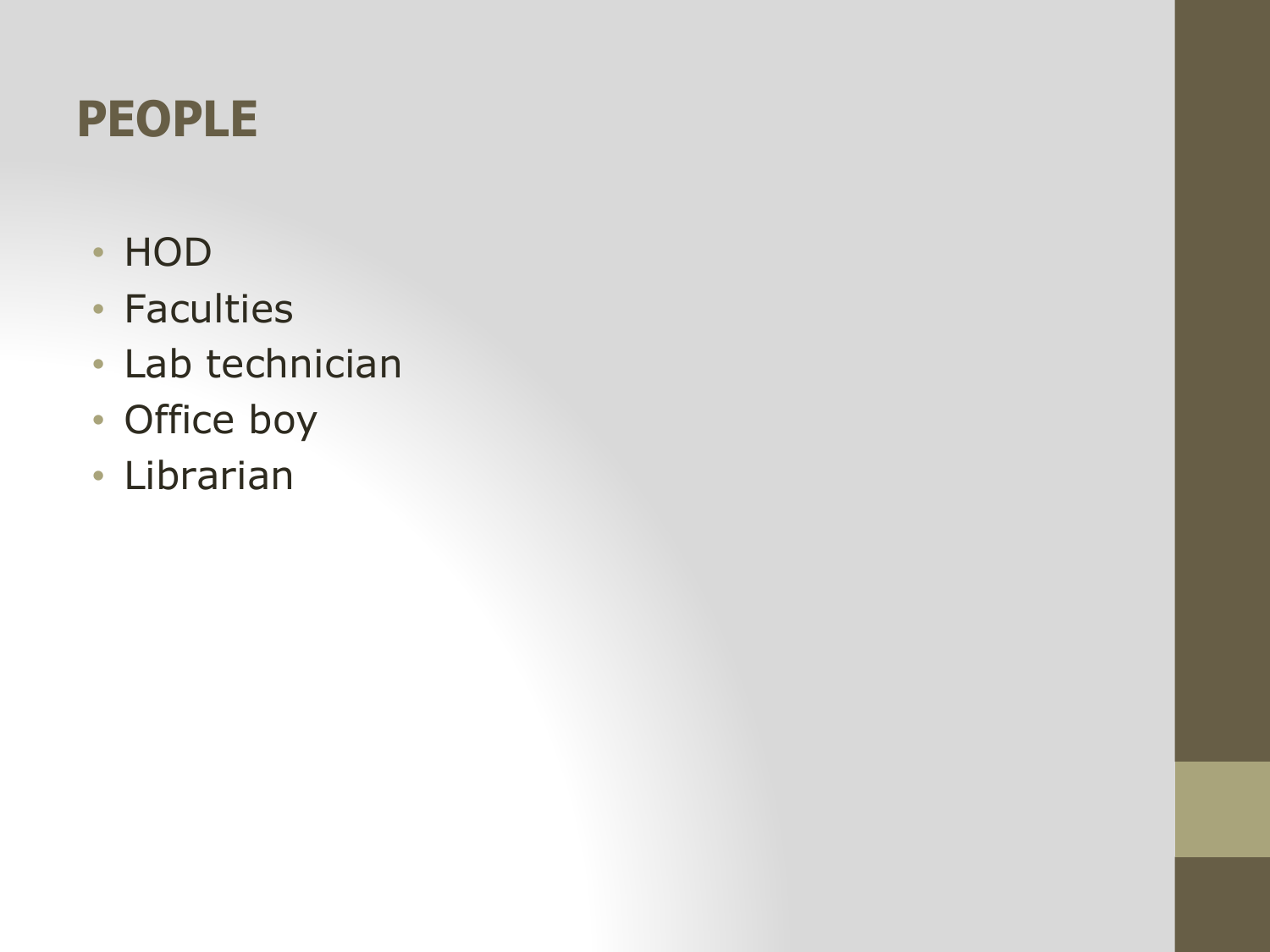## **Dr. Nirmita Mehrotra**

- Dr. Nirmita Mehrotra is a Specialist Architect & Urban Planner in Construction & Facilities Management Disaster Resilience, Business Continuity Planning, Complexity of Cities Urban Informatics, Green Building Design, Accessible Cities.
- Member of Editorial Board for International Journal of Complexity and Leadership Management, Inderscience Publisher. **Editor in Chief:** Prof. Thow Yick Liang; **ISSN online:** 1759-0264, **ISSN print:** 1759- 0256; 4 issues per year
- **Member Organizing Committee : National** Conference on Women in Architecture, June 2015. IIA, SPA Alumini Association.
- Member of Editorial Board for International Journal of Complexity and Leadership Management, Interscience Publisher.
- Editor in Chief: Prof. Thow Yick Liang;
- ISSN online: 1759-0264,
- ISSN print: 1759-0256; 4 issues per year

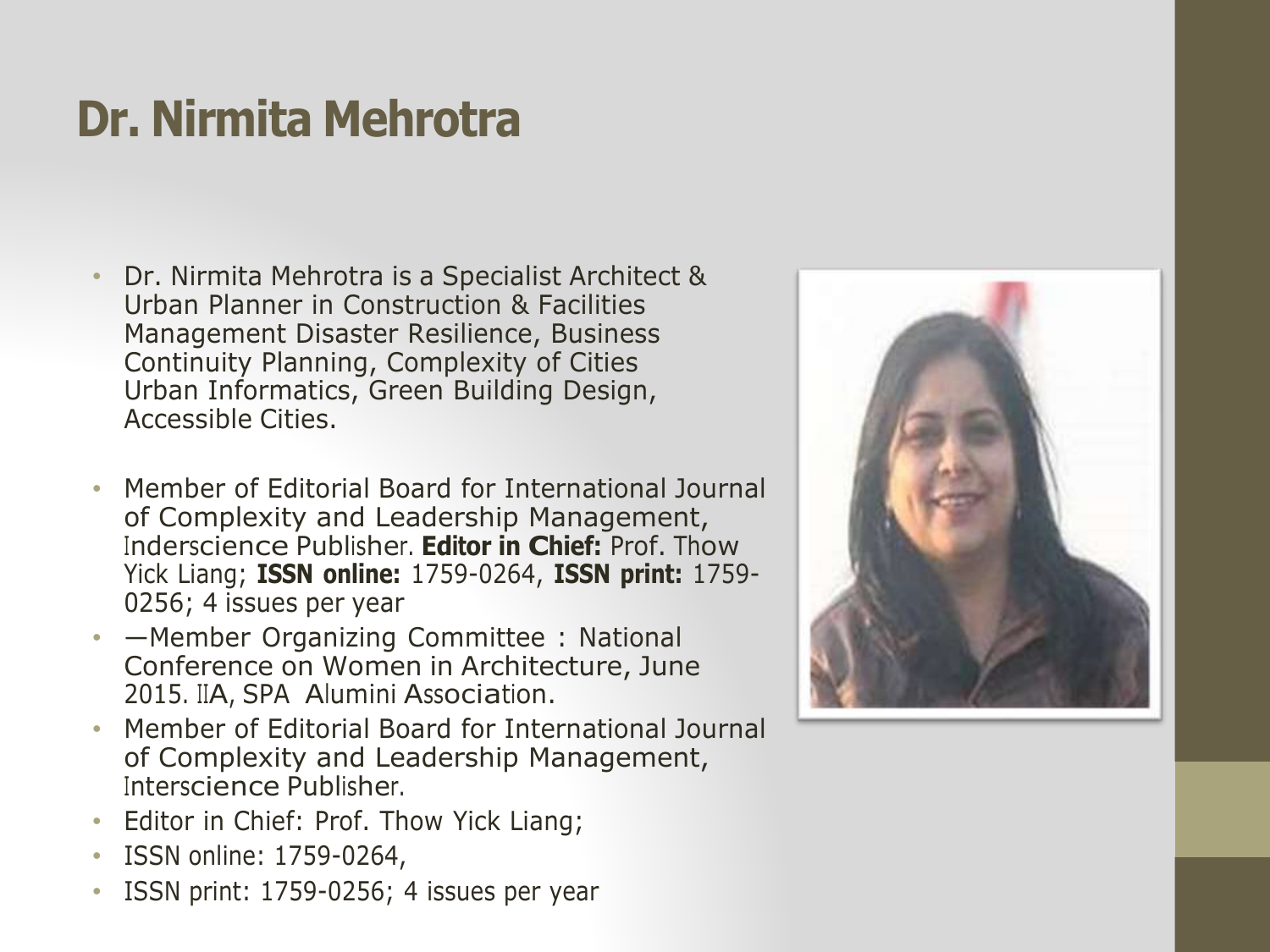## **Ar. Anant Pratap Singh**

- —Member of COA.
- - Member of IIA
- Ar. Anant Pratap Singh is an architect and urban designer, who has extensive Experience in Academic and industrial field.
- He done his masters from SPA Delhi
- in Urban Design and Currently Pursuing Ph.D. from IIT Roorkee, as a Research Scholar
- He is Member of COA as well as Member of IIA.